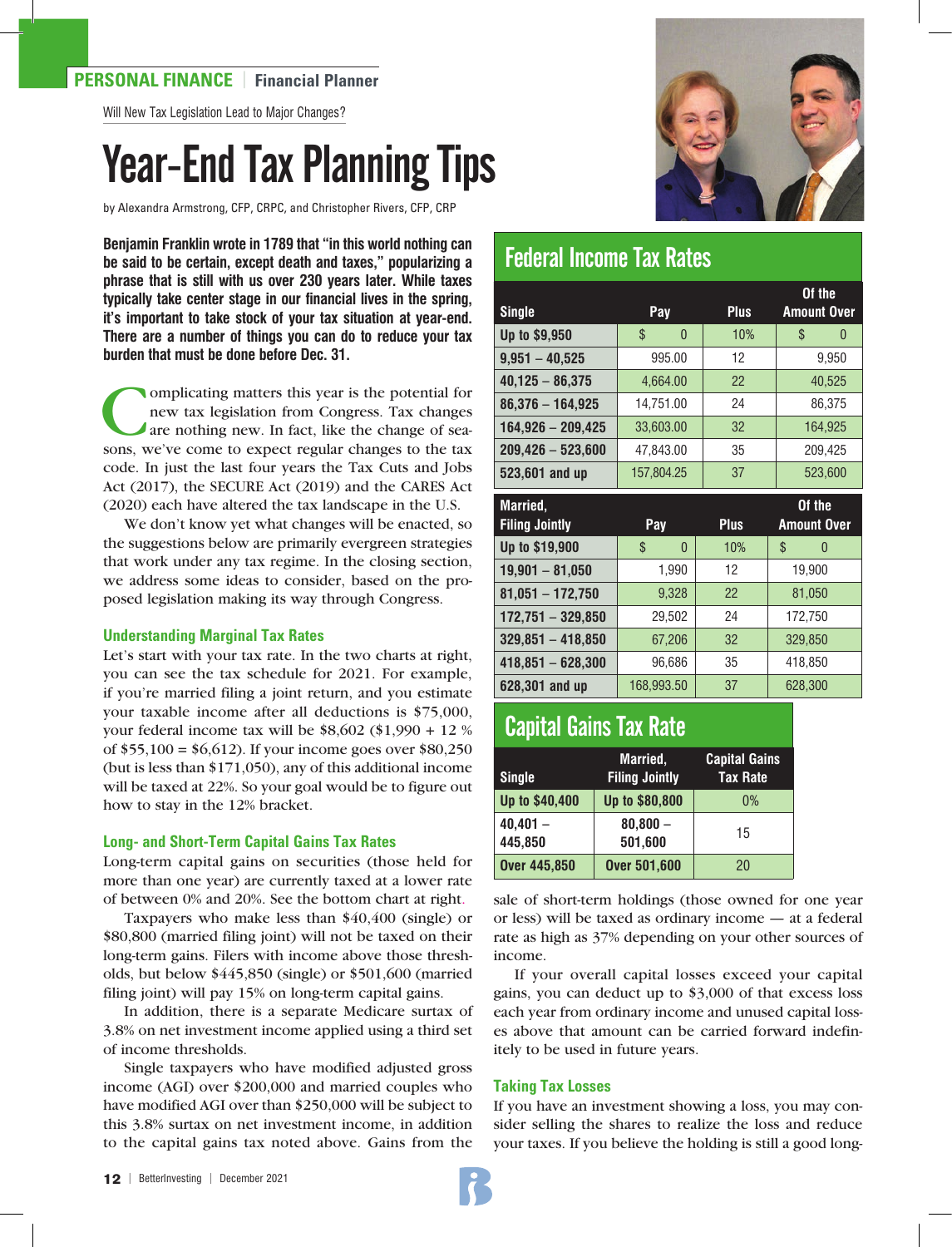term investment, there are two ways to do this.

First, you can sell the stock for a loss and repurchase it in 31 days (the Internal Revenue Service requires you to wait 30 days to do so to avoid erasing the tax loss, the so-called "wash rule").

Alternatively, if you're concerned about the stock moving up during the 30-day waiting period, you could double up on your position, wait 30 days and then sell the top-costing shares assuming they're still at a loss.

Obviously, you need to make the purchase before the end of November, in order to wait the 31 days and still take the loss in the 2021 tax year. Trades completed on the last business day of the year count for 2021, even if they don't settle until 2022.

#### **Accelerating Deductions**

Tax changes put in place in 2018 eliminated or limited many itemized deductions, in favor of an increased standard deduction that stands at \$12,550 for single filers and \$25,100 for married couples for 2021. If you are over 65 you get a slightly higher deduction  $-$  \$13,850 for single filers, \$27,700 for married filing joint.

As a result, you must have significant deductions (including state and local taxes, medical expenses, charitable contributions and mortgage interest) in order to itemize.

#### **Charitable Contribution Deductions**

Whether you contribute cash, stock or other assets, it's important to adhere to the year-end deadlines for 2021 charitable contributions. If you donate cash to a charitable organization, you can deduct your donation in 2021 as long as you mail your check by Dec. 31. This is true even if the organization doesn't cash your check until 2022. If you charge your donation to your credit card, your donation is treated as occurring on the date the charge occurs.

If you donate stock or other securities by mailing certificates, the date of mailing is the date of the donation. If you have the shares donated electronically, the date your brokerage statement shows it leaving the account is the date of the gift.

The value of your donation equals the average of the highest and lowest selling prices for that date. However you must have held the asset for a year to qualify for this deduction. If you have held it for a shorter period of time you can only deduct your cost.

Donations of clothing, household items and other goods can be deducted based on the fair market value of the goods. We recommend you make an itemized list and take pictures of your donated items in case your tax return is audited.

In the past, charitable cash contributions were limited to 60% of your adjusted gross income. But this limit was temporarily removed for 2020 and 2021. This year you can make deductible contributions of up to 100% of your adjusted gross income, wiping out your 2021 tax liability entirely. In order to qualify the gifts must be made in cash to a public charity during 2021. While that may not be feasible for many, this also means you have increased ability to lower your tax bracket through charitable deductions.

In order to get tax benefits for charitable contributions you generally must itemize deductions, as noted above. There is one exception that hascarried over from the CARES Act passed last year, however. This provision allows taxpayers to deduct up to \$300 in cash charitable contributions (\$600 for married couples) if the taxpayer does not itemize deductions. This provision expires after this year.

## **Contribute the Maximum You Can to a Qualified Retirement Plan**

In 2021, you can contribute the lower of \$19,500 or whatever you earned to your 401(k) or 403(b) plan. If you're age 50 or older, you can add another \$6,500 to that number. Contributing the maximum lowers your taxable income and the money in the 401(k) compounds tax-deferred. These contributions must be made in the form of payroll deductions before the end of the year.

If your AGI is below \$105,000 as a married person filing jointly or \$66,000 as a single/head of household, you can also make a tax-deductible contribution of \$6,000 (or \$7,000 if you are age 50 or older) to an individual retirement account, even if you are covered by a 401(k) plan at work. Contributions to an IRA for 2021 can be made any time before the normal filing deadline of April 15, 2022, or when you file your 2021 tax return on extension, whichever date comes first. Thus this is an action you can take after year-end.

### **Planning for Potential Changes to Tax Law**

While it remains to be seen what form the final tax legislation will take, it appears that the primary focus will be on corporations and high net worth taxpayers, with less impact being felt by those not in the highest tax bracket.

The proposed changes include a new top income tax bracket of 39.6% and a new top capital gains tax bracket of 25%, for those with incomes over \$400,000 (single) or \$450,000 (married couples). In the case of ordinary income, if you have control over the timing you may want to accelerate that income into 2021, to pay at a lower rate. In the case of capital gains, the changes may be retroactive to Sept. 14, 2021, leaving no room to strategize.

There are also additional taxes and limits on IRAs proposed for the ultra-wealthy, which apply to only a select few taxpayers. But there are three other changes that would apply more broadly if passed.

First, it is likely that the "backdoor Roth" strategy may be eliminated going forward. In short, this is the strategy where a taxpayer who earns too much to contribute to a Roth makes an

*Continued on Page 15*